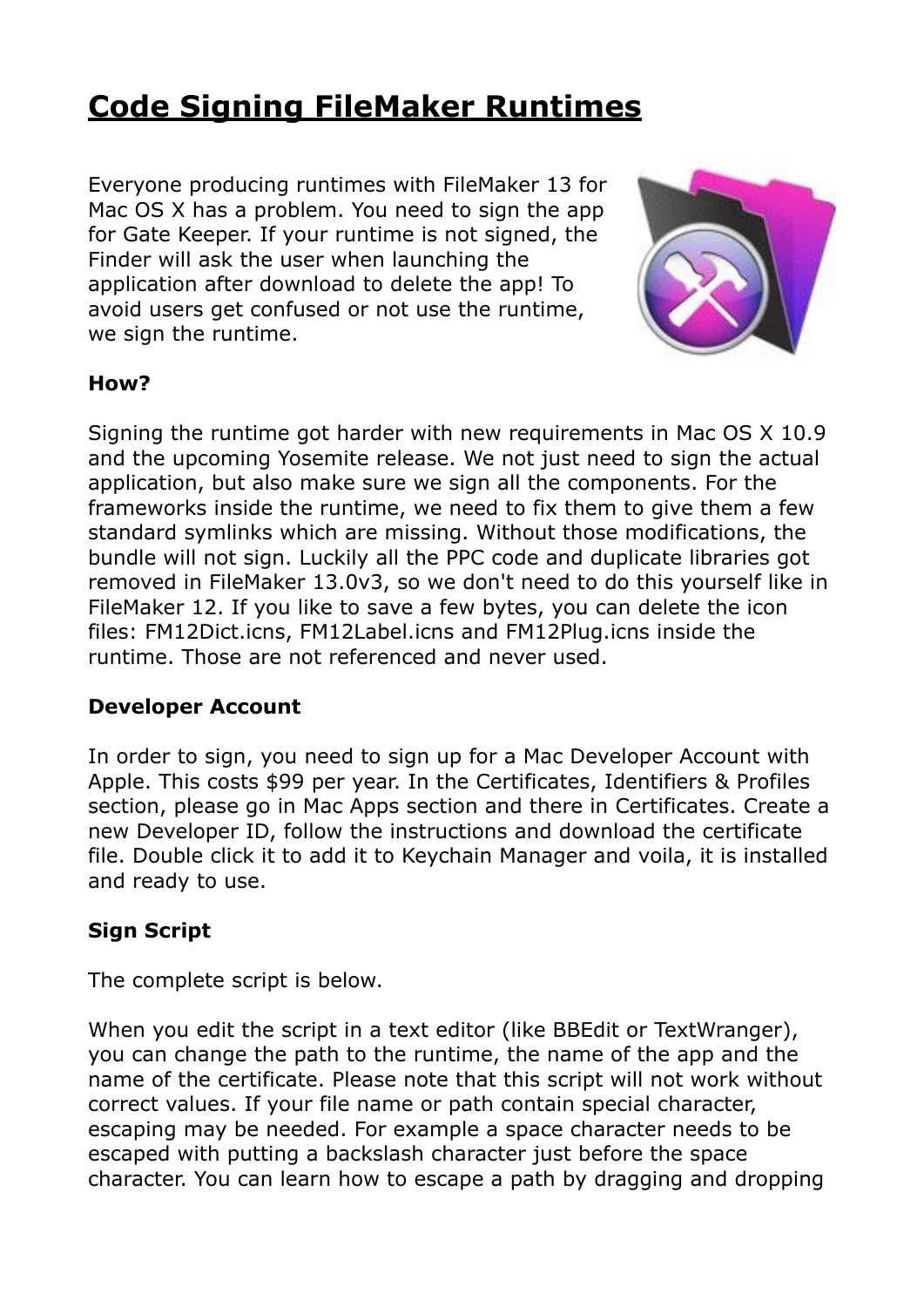the file or folder into the window of the Terminal application. The path is inserted and you can copy & paste it.

Now when everything is setup for your runtime in the script, you can drop the script on a Terminal window and press return key to start it. You'll see a couple of messages. This may include some complains from rm command trying to delete files which are not there. Nothing to worry about, the script just makes sure everything is correct. Further you see a couple of sign message for various parts of the application. The final line should show "signed bundle with Mach-O thin" and report success for signing your runtime app.

## **Verification**

To check if app is okay for Gate Keeper you can first verify code signature using a call to codesign with a couple of v for more details and -d to display certificate:

```
codesign -d -vvvv /Users/cs/Desktop/Test/test.app
```
Next with spctl utility you can show if app is accepted. So we run spctl utility with verbose messages and -a parameter:

```
spctl -a -vv /Users/cs/Desktop/Test/test.app
```
Please change path to your runtimes before running above commands. The output should say "accepted" and now you are lucky and can archive and upload your runtime. Good luck!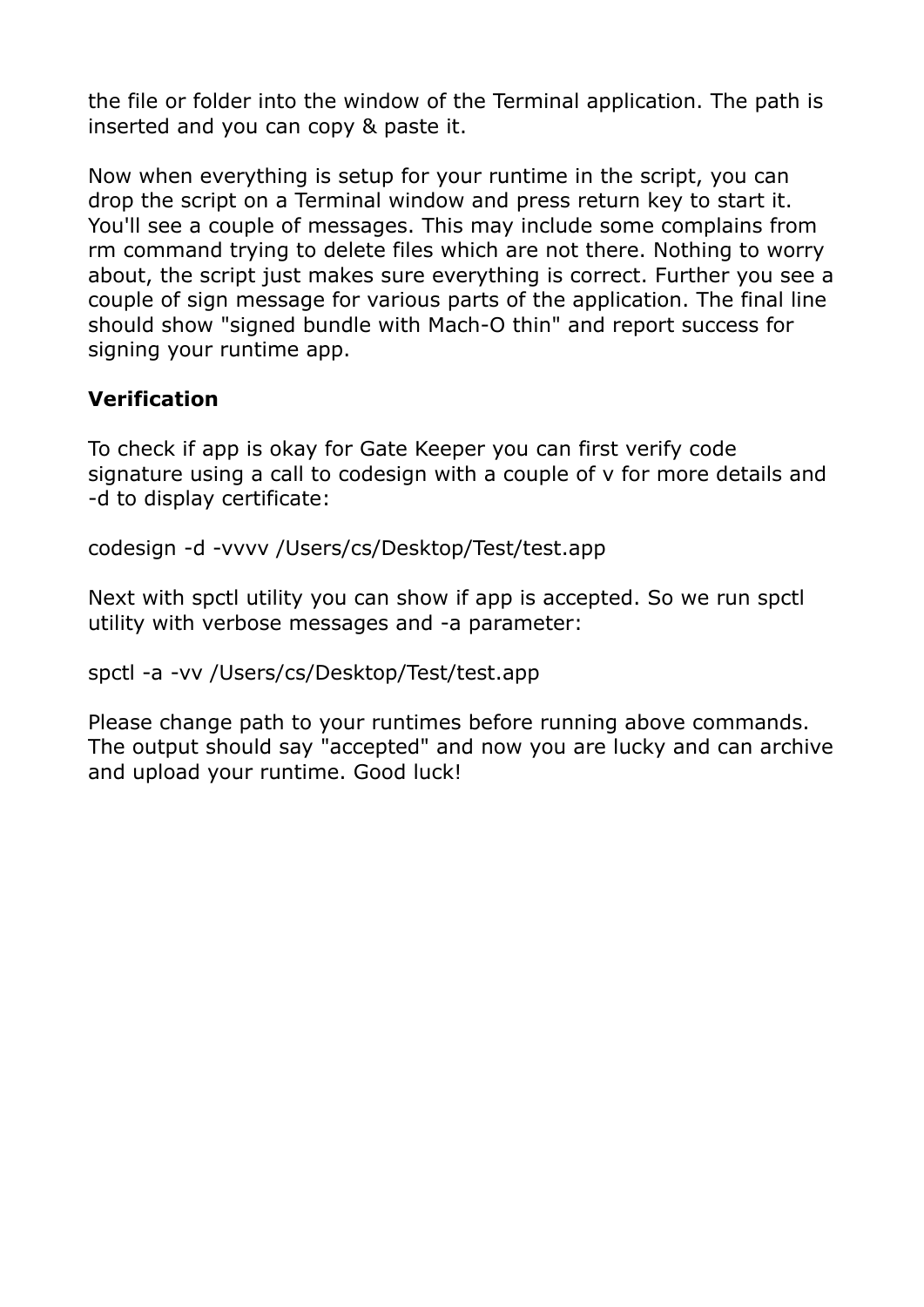### **The script**

#!/bin/bash

# replace path to app: /Users/cs/Desktop # replace name of app: test.app # replace name of certificate: "Developer ID Application: Christian Schmitz Software GmbH"

# Special characters like spaces need to be escaped in paths. e.g. space character gets a backslash before the space.

cd /Users/cs/Desktop/Test/Test.app/Contents

rm -Rfv \_CodeSignature

# fix the frameworks # rm commands to make sure we recreate things correctly. cd Frameworks/

cd DBEngine.framework rm -Rfv \_CodeSignature rm DBEngine rm Resources ln -s Versions/A/Resources Resources ln -s Versions/A/DBEngine DBEngine ln -s A Versions/Current cd ..

cd FMEngine.framework rm -Rfv \_CodeSignature rm FMEngine rm Resources ln -s Versions/A/Resources Resources ln -s Versions/A/FMEngine FMEngine ln -s A Versions/Current cd ..

cd FMWrapper.framework rm -Rfv \_CodeSignature rm FMWrapper rm Resources rm -rf Versions/A/Headers ln -s Versions/A/Resources Resources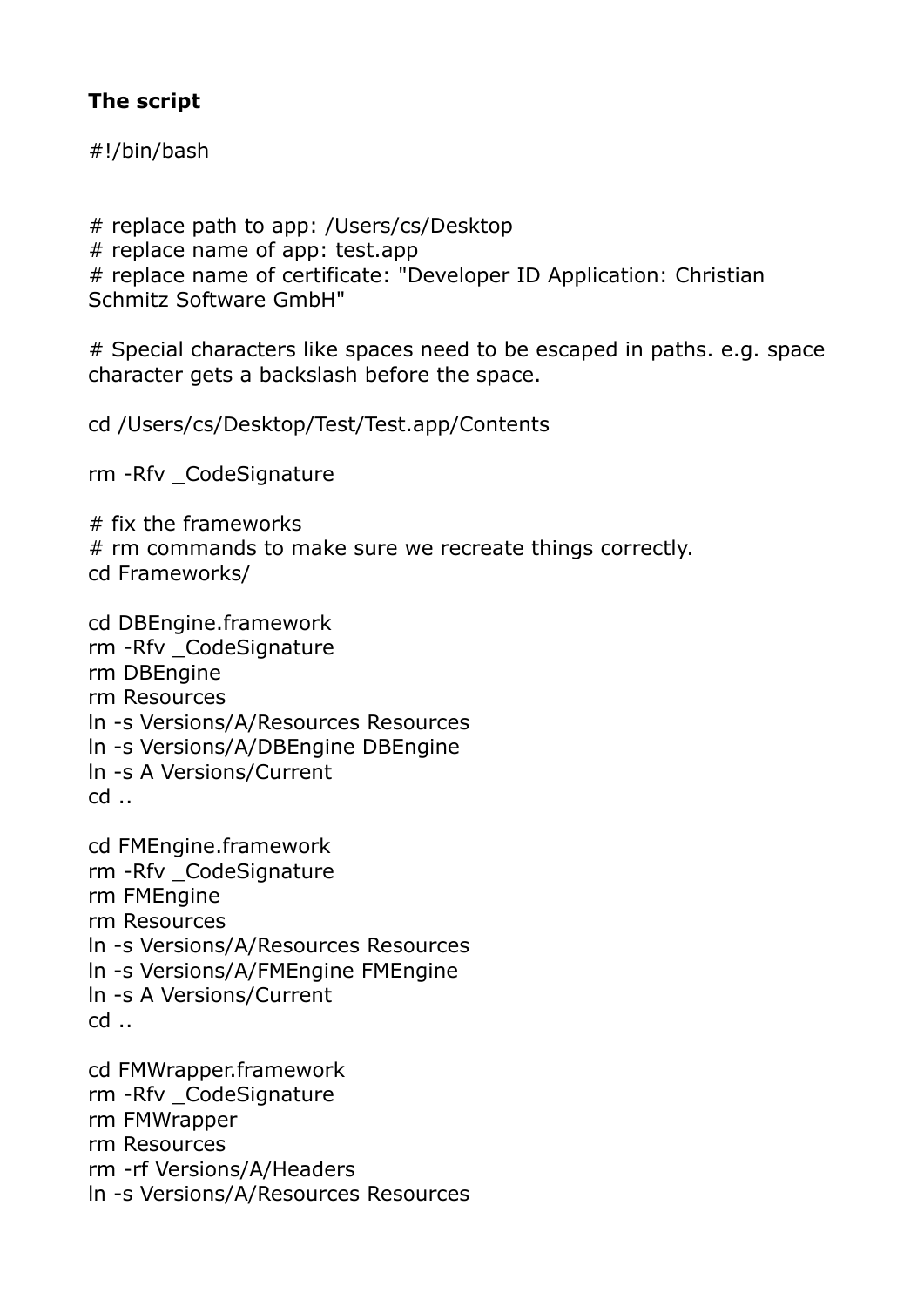ln -s Versions/A/FMWrapper FMWrapper ln -s A Versions/Current cd ..

```
cd OmniORB4.framework 
rm -Rfv _CodeSignature 
rm OmniORB4 
rm Resources 
ln -s Versions/A/Resources Resources 
ln -s Versions/A/OmniORB4 OmniORB4 
ln -s A Versions/Current 
cd ..
```
cd OpenSSL.framework rm -Rfv \_CodeSignature rm OpenSSL rm Resources ln -s Versions/A/Resources Resources ln -s Versions/A/OpenSSL OpenSSL ln -s A Versions/Current cd ..

cd Support.framework rm -Rfv \_CodeSignature rm Resources rm Support ln -s Versions/A/Resources Resources ln -s Versions/A/Support Support ln -s A Versions/Current cd ..

# now we sign all the parts cd /Users/cs/Desktop/Test/

codesign -f -vvvv -s "Developer ID Application: Christian Schmitz Software GmbH" test.app/Contents/Frameworks/DBEngine.framework/ Versions/A codesign -f -vvvv -s "Developer ID Application: Christian Schmitz Software GmbH" test.app/Contents/Frameworks/FMEngine.framework/ Versions/A codesign -f -vvvv -s "Developer ID Application: Christian Schmitz Software GmbH" test.app/Contents/Frameworks/FMWrapper.framework/ Versions/A